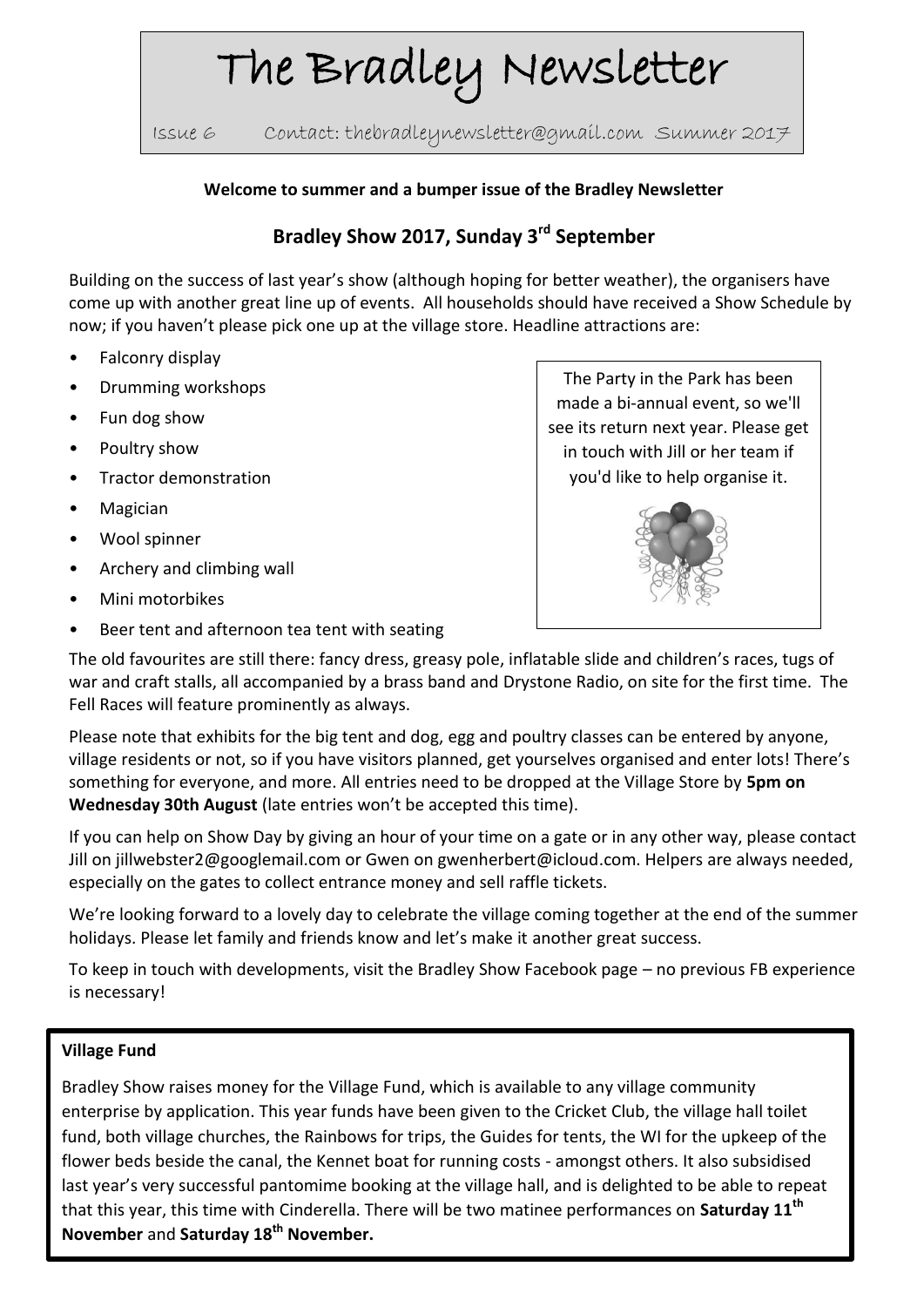# **Traffic in Bradley**

In the consultation for Bradley Neighbourhood Plan, residents told the Parish Council that pedestrian, cyclist and vehicle road safety in and around Bradley was of top importance.

Of significant concern to many were the Ings Lane / A629 junction for both pedestrians and vehicles, the lack of footpaths over the heath on the Skipton Road, and the wish for more 20 mph speed limits in the village centre.

Following discussions with NYCC, the Parish Council has been told that road and signage improvements are provided based on budget availability and evidence of serious accidents and casualties. Fortunately, there have been very few recorded accidents in and around Bradley to date, but this means the village is not a priority for improvements.

The PC have therefore asked for a site visit and meeting in Bradley with the Head of Highways. This is where the residents come in. The PC need to provide him with specific examples of our concerns and any incidents or near-misses that have not been reported but indicate the risk that a serious incident could occur at any time.

**If you have a road safety concern or had or witnessed a near-miss within or around Bradley that you feel able to share, please forward brief details to:**

[clerk@parishcouncil.bradleyvillage.org](mailto:clerk@parishcouncil.bradleyvillage.org) **or contact the clerk on 07505 142383.**

Please indicate whether you wish your name to be published or not, and also whether you would like to attend the meeting and/or roadside site visit with NYCC Highways, and include your contact details.

Councillor Veronicka Dancer, on behalf of Bradley Parish Council 01535 637002

# **Neighbourhood Development Plan news**

The Bradleys Both Pre-Submission Consultation Draft Neighbourhood Development Plan was shared with the community during a statutory consultation last year.

Since then, the Neighbourhood Planning Group have carefully reviewed all comments and feedback received and are now finalising the Draft Final Neighbourhood Plan prior to submitting it to Craven District Council.

The final Neighbourhood Plan will then be submitted to an independent examiner, and once passed, it will proceed to a Referendum of Bradleys Both residents.

A YES vote of over 50% of those voting will be required for the Neighbourhood Plan to be incorporated into Craven District Council's Local Development Plan. The Plan will then have statutory powers and will implement the vision for our community up to 2032.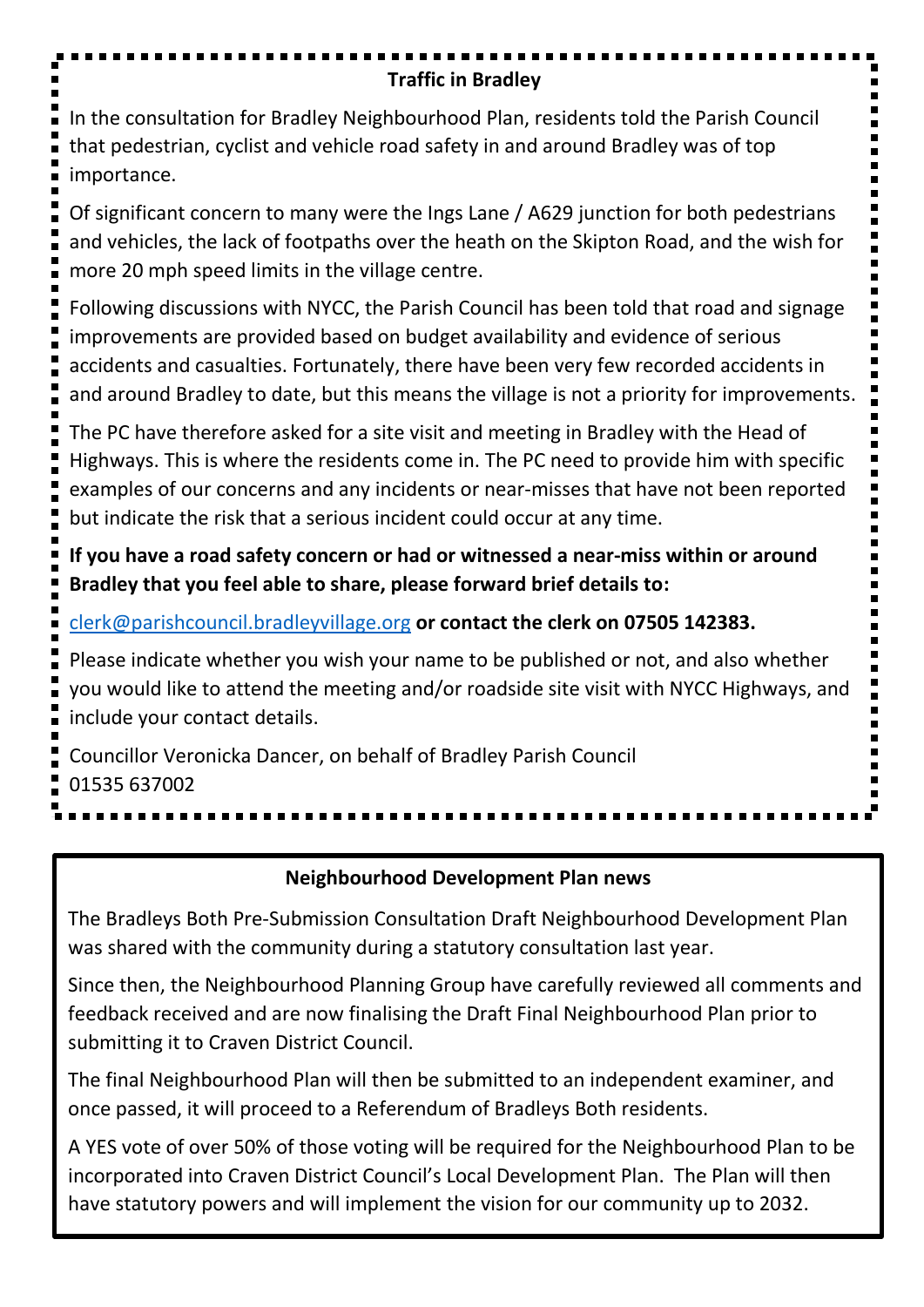#### **Assisted Wheelie Bin service**

If anyone in the village would like help getting their wheelie bins out for collection, please contact the customer helpline on 01756 700600 or write to: Waste Management Services, Craven District Council, 1 Belle Vue Square, Broughton Road, Skipton BD23 1FJ

#### **Women's Institute**

The WI is already an established part of the village fabric, witnessed by its very successful Great Get Together tea in aid of the Jo Cox Foundation. Upcoming events are:

| August 21 <sup>st</sup>   | Skipton Ukelele group, back by popular demand |  |
|---------------------------|-----------------------------------------------|--|
| September                 | <b>Annual Meeting</b>                         |  |
| October 16 <sup>th</sup>  | Derek Stansfield: watercolour painting        |  |
| November 20 <sup>th</sup> | <b>Basic First Aid/CPR</b>                    |  |
| December 11 <sup>th</sup> | Christmas Party                               |  |
|                           |                                               |  |

2018 programme in the process of being finalised. All enquiries to Kristine Forth on 01535 635772.

#### **New to the village from September**

Bespoke Before and After School Activity Club in the Village Hall.

Monday to Wednesday – 7.30am start, 6pm end, Thursday – 7.30am start, 5.30pm end, Friday – 7.30am start, 5.00pm end.

Run by a qualified teacher and sports coach; breakfast and a snack included, and a range of activities provided. For more information and prices, contact Charlotte McKeow[n charliemckeown81@gmail.com,](mailto:charliemckeown81@gmail.com) 07988 688657.

#### **Bradley Film Club**

Bradley Film Club is looking for Film Buffs! Anyone interested in film and wanting to get involved in helping with the Film Club please get in touch with Simon Ward. He is ideally looking for 3-4 people who are interested in helping the film club grow, meeting just a few times a year. Contact Simon on simonward42@hotmail.com if you are interested.

The hedge outside the Village Hall has got very overgrown and is in desperate need of a trim in order to keep visibility clear when coming out of the drive. Do you know of anyone who could do it and has the right machinery? Please get in touch with the village hall committee on the numbers below, with names and contact details or quote for the price. Thanks.

### **Bradley Village Hall**

The Hall and Meeting Room are available to hire. Costs per hour:

• Village events – FREE

• Bradley residents or charity rates: £5 (weekday), £10 (weekend)

• Commercial rates: £10 (weekday), £15 (weekend)

Contact: Greg Coughlin on 07808 142093 or [villagehall.bradley@gmail.com](mailto:villagehall.bradley@gmail.com)

<https://sites.google.com/site/bradleyvillagehall/> to download the booking form

New committee members are needed. Please consider joining the committee to help support this important resource for our village.

#### **Malcolm Mattock memorial bench**

The Village Fund is going to purchase another bench for the playing fields dedicated to the memory of Malcolm Mattock, much loved and missed Bradley resident. If you wish to contribute, there's a collection box in the Village Store.

#### **Bradley Rainbows**

Desperately seeking a superhero helper! Bradley Rainbows has lost its regular helper Charlotte, and Kal needs someone to help out with activities with some super 5-7 year olds from September. Rainbows is only one hour a week during term time, and would suit anyone wanting to add some fun to their lives! Contact Kal through the Bradley Show Facebook page or the newsletter can pass on details.